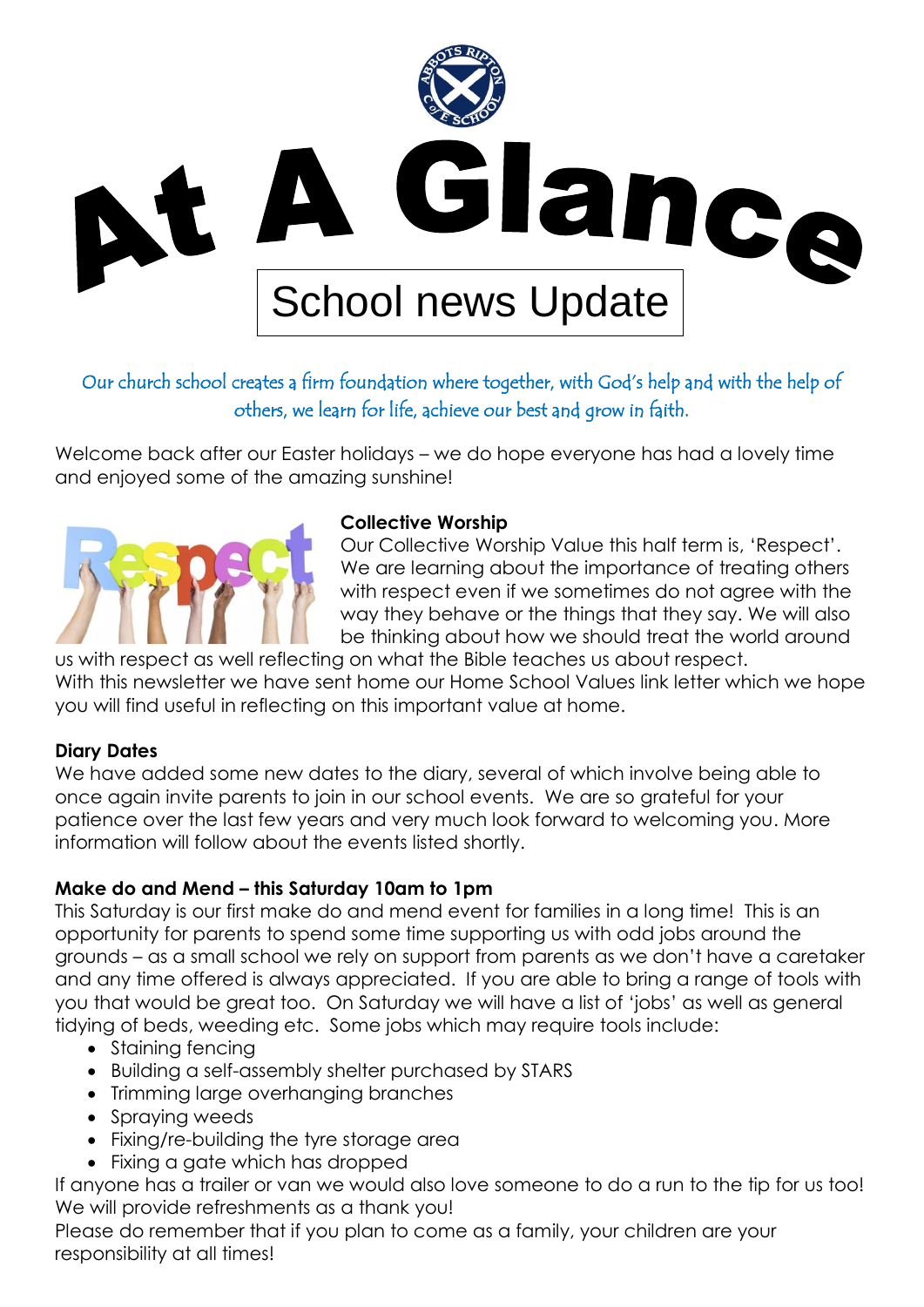# *A few new term reminders*



#### **Contacting members of staff**

When contacting a member of staff, whether it is to make an appointment, or just with a query, please ensure that you do so through the main office and not directly to a personal email or via your child's STARZ account. This is so we can make sure that if an appointment etc. needs to be organised/changed we are aware of it.

Also, please can we remind you again that the email account that the newsletters are sent from is **not** checked. The **ONLY** email address to contact us on is: [office@abbotsripton.cambs.sch.uk](mailto:office@abbotsripton.cambs.sch.uk)

#### **School Day**

The school day runs from 8:50am – 3:15pm. Please ensure that your child has arrived between 8:40am and 8:50am so they can start the day on time; it can be very unsettling for children when they arrive after their peers.

#### **Monies sent into school**

Please ensure that any monies sent into the school have the name of child and reason for the money clearly marked on the outside of the envelope. Similarly, any money paid directly by bank transfer should have your child's name as the payment reference.

#### **Lunches**

For the first half of the Summer 2022 term the cost will be £62.40. A polite reminder that lunches must be paid for in advance as the school does not have the cash flow to allow debts to accrue. If you are paying direct into the bank account then please follow

this up with an email to school with the amount paid and for whom. Also, please put your child's name on the bank transfer for reference.

#### **Clubs information**

The booking form for the new clubs on offer for the summer term is attached. We will continue to offer an after school club for Monet, Kandinsky and Picasso and the theme for the club will be athletic multi-skills and summer games e.g. cricket and rounders.

#### **Update of contact details**

Please let us know via email if you have changed any of your contact details e.g. mobile telephone number, just so we can update our records. Thank you.

#### **Uniform**

Please can you check that ALL uniform, including coats and hats are labelled with your child's full name, not initials, especially any new items that you have bought. This is particularly important for cardigans and sweatshirts as children tend to remove these regularly.